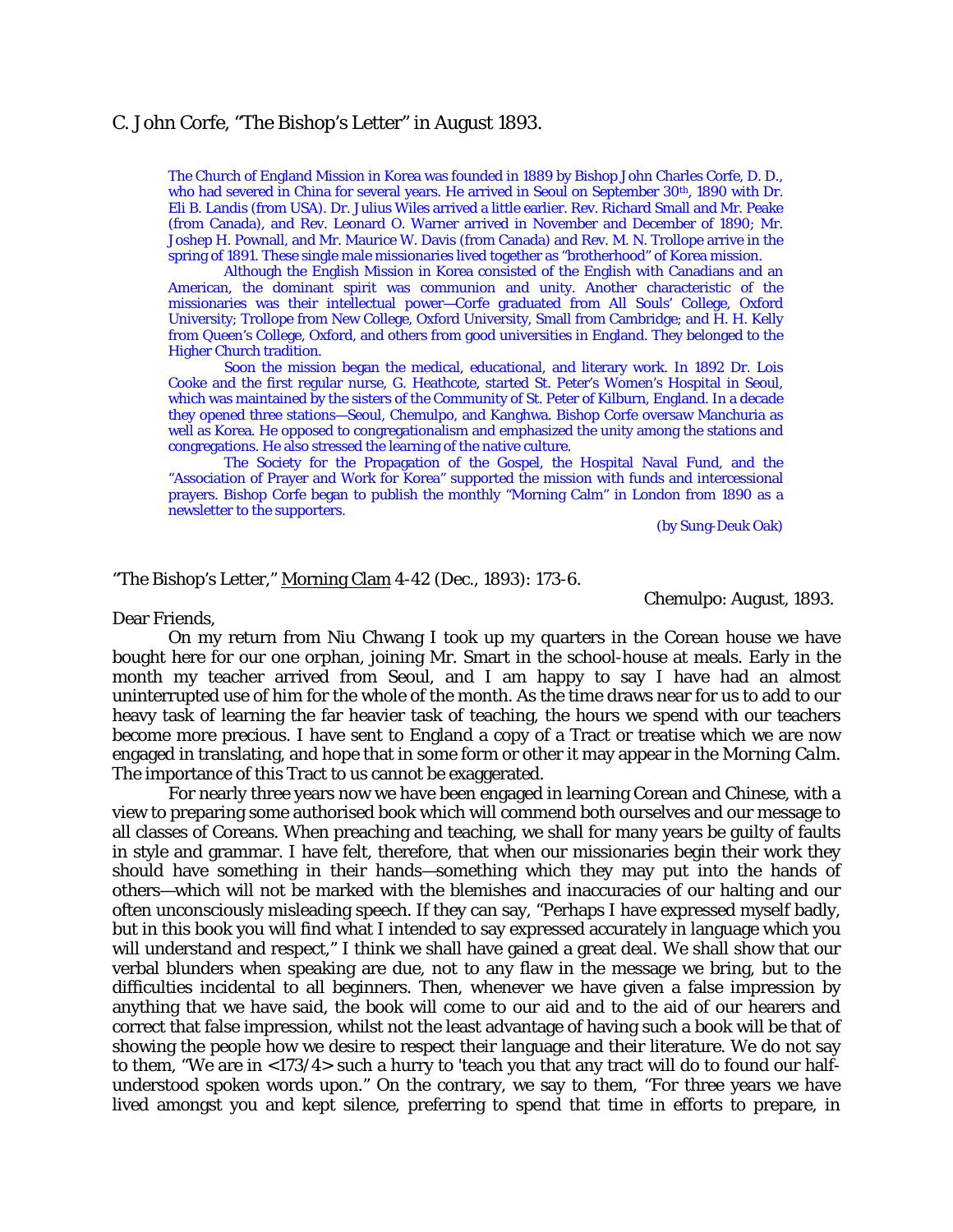language you will understand and respect, a book treating of the fundamental truths of the religion which we believe and which we have come here, in order that, by our preaching, you may believe also."

Now, I must remind you once more that we have neither Prayer-book nor Catechism, nor—what is of more importance than either—Bible. The New Testament has indeed been translated into Corean, but none of the missionaries who were here before us are satisfied with it. It has been revised once, and is shortly to be revised again. I could not therefore recommend it to my clergy, nor could I afford to wait. Remembering, therefore, that when the Apostles had to begin their work amongst the Gentiles without the Scriptures, they preached the Word as eyewitnesses of His Resurrection whose death was to be, for all men, the grave and gate of everlasting life, I determined that we should do, so far as we could do it, the same. This Tract, therefore, prepared in the very words of the eye-witnesses, covers the whole ground of our Blessed Lord's Life, Death, Resurrection, and Ascension—in a word, the ground covered by the second division of the Apostles' Creed. It consists, roughly, of 400 verses, and prefaced by St. Paul's sermon on Mars Hill (which is the text for every missionary to the Gentiles), proceeds from the Annunciation to the Ascension, with a concluding section on the descent of the Holy Ghost and the foundation of the Church to show people how the facts of our Lord's life were brought to bear on mankind.<sup>[1](#page-1-0)</sup>

All this, I trust, will not only give the keynote of our teaching which is "Jesus Christ and Him Crucified"--but, in better words than we can ever hope to find, will provide Coreans with our credentials—a short answer to the question they will be asking, "By what authority do you preach these things? Who gave you this authority?" I feel that if all this can be done in the words of Holy Scripture, we shall be beginning our work on very secure ground. There will be no danger of our trumpet giving "an uncertain sound."

But I have another ground for satisfaction in the compilation of this Tract. Most of you know by this time that, whilst the Coreans *speak* their own language, the educated classes amongst them *read* only Chinese. The spoken language has, indeed, been reduced to writing—by means of an alphabet, which is as  $\langle 174/5 \rangle$  easy as our English alphabet—and this spoken language, when written, can be read by most Coreans. It is called En Moun. But the educated classes have, or affect to have, a contempt for this alphabetical writing, and use, Chinese characters in writing to one another and in official documents; whilst they read are the same as those which are read by the scholars of China. Hence, unless our written message as to be either limited to the educated (if written in Chinese), or exposed to the contempt of the educated classes (if written in En Moun), it must be in both Chinese and En Moun. There are one or two translations of the Bible into classical Chinese, which are much appreciated by Corean scholars. It only remained for me, therefore, to base the Chinese portion of the Tract on these Chinese versions, and procure, with the help of my clergy and native teachers, a translation from the Chinese into Corean, or En Moun. Thus the Tract, when finished, will be printed in the two languages, verse by verse, in parallel columns of Chinese and En Moun, just as Coreans print their editions of the Chinese classical books which are taught in their schools. It is this work on which I have been engaged during the past month. As I write, Mr. Trollope, Mr. Warner, and Mr. Davies are all engaged similarly; and if the Editor prints the Tract in the *Morning Calm*, you will see how we propose, out of our united efforts, to get a version of those portions of Holy Scripture, not free from faults, indeed, but as free as possible considering our imperfect knowledge of both languages. In the preparation of the Tract I have been helped—as I am helped in everything—by Mr. Trollope. To him, indeed, has fallen the chief share of this undertaking, whilst, the responsibility—heavy enough—which falls on me is greatly lightened by the confidence I have in his skill and judgment. According to our calculation, we ought to finish the translation before

 $\overline{a}$ 

<span id="page-1-0"></span><sup>1</sup> This tract was entitled "*Cho manmin kwang* 照萬民光" (*Lumen as Revelationem Gentium),* which stood for "the Light that lightens all people." It was published in 1894.